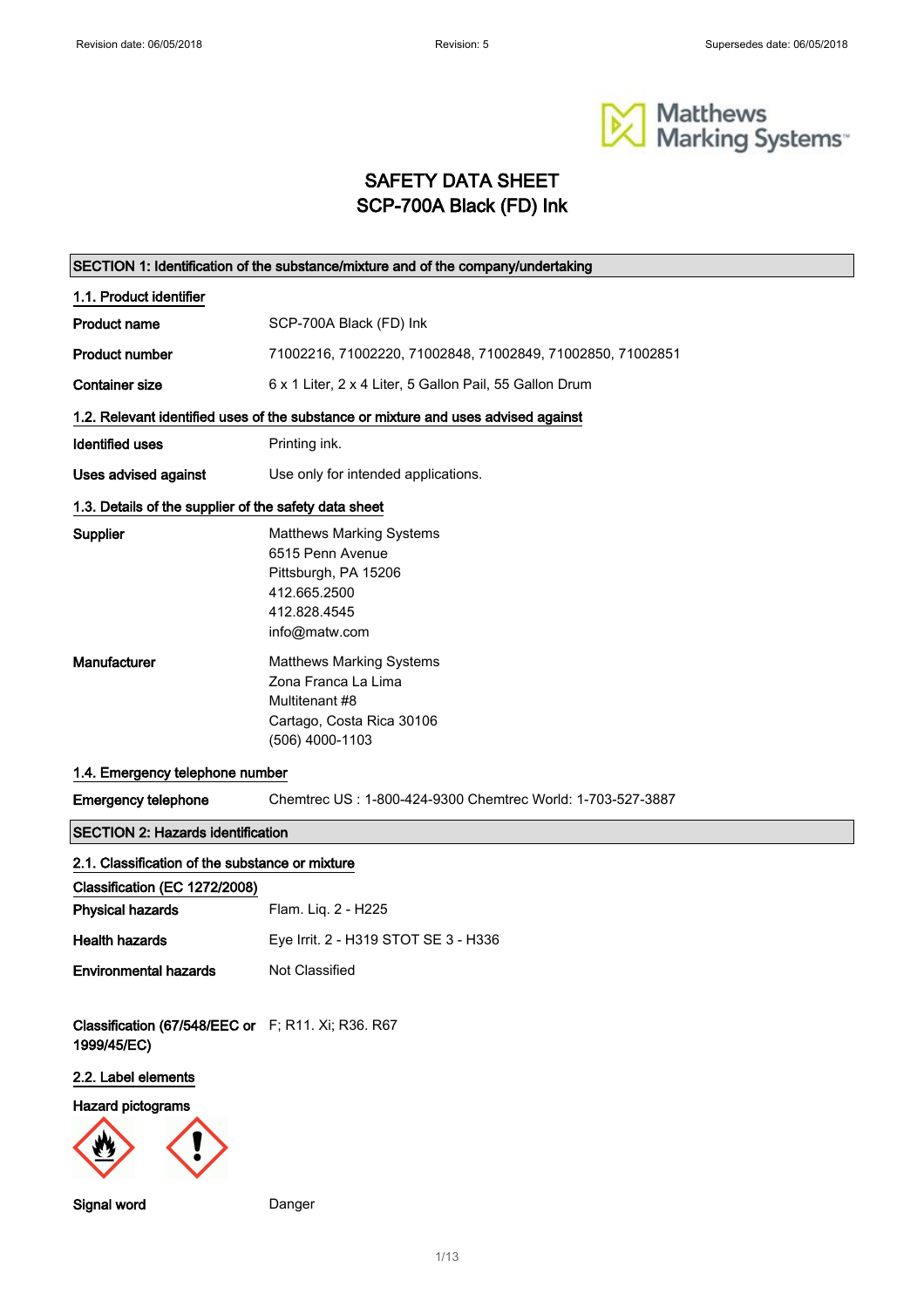| <b>Hazard statements</b>                  | H225 Highly flammable liquid and vapour.<br>H319 Causes serious eye irritation.<br>H336 May cause drowsiness or dizziness.                                                                                                                                                                                                                                                                                                                                                                                                                                                                                                                                                                                                                                                                                                                             |
|-------------------------------------------|--------------------------------------------------------------------------------------------------------------------------------------------------------------------------------------------------------------------------------------------------------------------------------------------------------------------------------------------------------------------------------------------------------------------------------------------------------------------------------------------------------------------------------------------------------------------------------------------------------------------------------------------------------------------------------------------------------------------------------------------------------------------------------------------------------------------------------------------------------|
| <b>Precautionary statements</b>           | P210 Keep away from heat, hot surfaces, sparks, open flames and other ignition sources. No<br>smoking.<br>P280 Wear protective gloves/ protective clothing/ eye protection/ face protection.<br>P305+P351+P338 IF IN EYES: Rinse cautiously with water for several minutes. Remove<br>contact lenses, if present and easy to do. Continue rinsing.<br>P312 Call a POISON CENTRE/doctor if you feel unwell.<br>P403+P235 Store in a well-ventilated place. Keep cool.<br>P501 Dispose of contents/ container in accordance with national regulations.                                                                                                                                                                                                                                                                                                   |
| Contains                                  | Methyl Ethyl Ketone, Isopropanol, N-Propanol                                                                                                                                                                                                                                                                                                                                                                                                                                                                                                                                                                                                                                                                                                                                                                                                           |
| Supplementary precautionary<br>statements | P240 Ground and bond container and receiving equipment.<br>P241 Use explosion-proof electrical equipment.<br>P242 Use non-sparking tools.<br>P243 Take action to prevent static discharges.<br>P261 Avoid breathing vapour/ spray.<br>P264 Wash contaminated skin thoroughly after handling.<br>P271 Use only outdoors or in a well-ventilated area.<br>P303+P361+P353 IF ON SKIN (or hair): Take off immediately all contaminated clothing.<br>Rinse skin with water or shower.<br>P304+P340 IF INHALED: Remove person to fresh air and keep comfortable for breathing.<br>P337+P313 If eye irritation persists: Get medical advice/ attention.<br>P370+P378 In case of fire: Use foam, carbon dioxide, dry powder or water fog to extinguish.<br>P403+P233 Store in a well-ventilated place. Keep container tightly closed.<br>P405 Store locked up. |

### 2.3. Other hazards

SECTION 3: Composition/information on ingredients

| 3.2. Mixtures                                                                    |                           |                                                      |
|----------------------------------------------------------------------------------|---------------------------|------------------------------------------------------|
| <b>Methyl Ethyl Ketone</b>                                                       |                           | $80 - 90\%$                                          |
| CAS number: 78-93-3                                                              | EC number: 201-159-0      | REACH registration number: 01-<br>2119457290-43-0000 |
| Classification<br>Flam. Liq. 2 - H225<br>Eye Irrit. 2 - H319<br>STOT SE 3 - H336 | F; R11. Xi; R36. R67, R66 | Classification (67/548/EEC or 1999/45/EC)            |
| Isopropanol                                                                      |                           | 1-<5%                                                |
| CAS number: 67-63-0                                                              | EC number: 200-661-7      | REACH registration number: 05-<br>2118013537-47-0000 |
| Classification<br>Flam. Liq. 2 - H225<br>Eye Irrit. 2 - H319<br>STOT SE 3 - H336 | F; R11. Xi; R36. R67      | Classification (67/548/EEC or 1999/45/EC)            |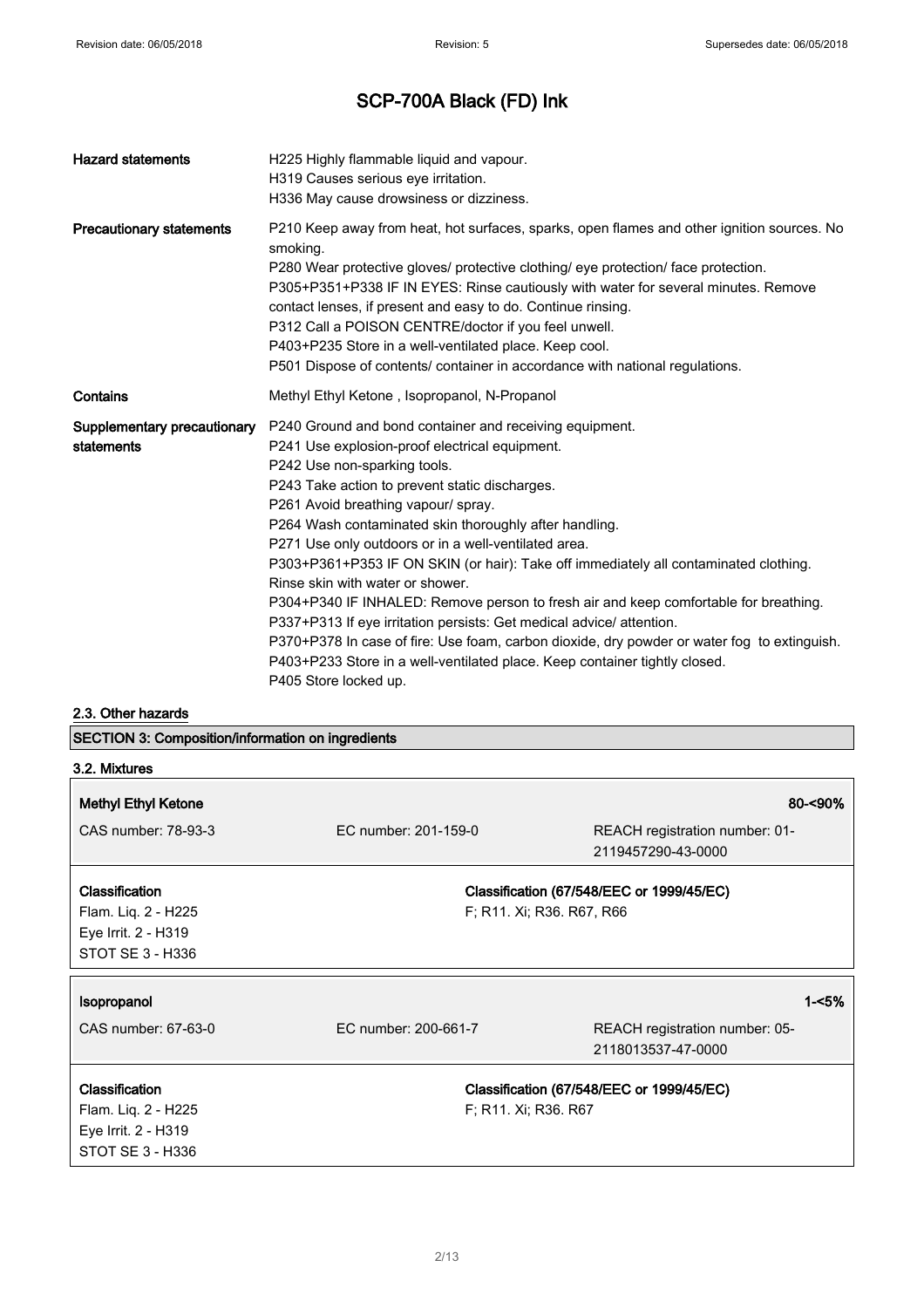| N-Propanol                             |                                                                                                                                                                                                                                                                                                                                         | $1 - 5%$                                             |
|----------------------------------------|-----------------------------------------------------------------------------------------------------------------------------------------------------------------------------------------------------------------------------------------------------------------------------------------------------------------------------------------|------------------------------------------------------|
| CAS number: 71-23-8                    | EC number: 200-746-9                                                                                                                                                                                                                                                                                                                    | REACH registration number: 01-<br>2119486761-29-0000 |
| Classification                         |                                                                                                                                                                                                                                                                                                                                         |                                                      |
| Flam. Liq. 2 - H225                    |                                                                                                                                                                                                                                                                                                                                         |                                                      |
| Eye Dam. 1 - H318<br>STOT SE 3 - H336  |                                                                                                                                                                                                                                                                                                                                         |                                                      |
|                                        |                                                                                                                                                                                                                                                                                                                                         |                                                      |
| <b>Carbon Black Pigment</b>            |                                                                                                                                                                                                                                                                                                                                         | 1%                                                   |
| CAS number: 1333-86-4                  | EC number: 215-609-9                                                                                                                                                                                                                                                                                                                    |                                                      |
| Classification<br>Not Classified       |                                                                                                                                                                                                                                                                                                                                         |                                                      |
|                                        | The Full Text for all R-Phrases and Hazard Statements are Displayed in Section 16.                                                                                                                                                                                                                                                      |                                                      |
| <b>Composition comments</b>            | This material does not contain any Hazardous Air Pollutants (HAPS) as defined by the Clean<br>Air Act under the US Environmental Protection Agency (EPA).                                                                                                                                                                               |                                                      |
| Ingredient notes                       | The exact percentage/concentration is withheld as a trade secret in accordance with 29 CFR<br>1910.1200.                                                                                                                                                                                                                                |                                                      |
| <b>SECTION 4: First aid measures</b>   |                                                                                                                                                                                                                                                                                                                                         |                                                      |
| 4.1. Description of first aid measures |                                                                                                                                                                                                                                                                                                                                         |                                                      |
| <b>General information</b>             | Consult a physician for specific advice. If medical advice is needed, have product container or<br>label at hand. If in doubt, get medical attention promptly. Show this Safety Data Sheet to the<br>medical personnel.                                                                                                                 |                                                      |
| Inhalation                             | Move affected person to fresh air and keep warm and at rest in a position comfortable for<br>breathing. If breathing stops, provide artificial respiration. When breathing is difficult, properly<br>trained personnel may assist affected person by administering oxygen. Get medical attention<br>immediately.                        |                                                      |
| Ingestion                              | Get medical attention immediately. Aspiration hazard if swallowed. Do not induce vomiting.<br>Never give anything by mouth to an unconscious person. If vomiting occurs, the head should<br>be kept low so that vomit does not enter the lungs. Entry into the lungs following ingestion or<br>vomiting may cause chemical pneumonitis. |                                                      |
| <b>Skin contact</b>                    | Remove contaminated clothing immediately and wash skin with soap and water. Get medical<br>attention if irritation persists after washing. Wash clothing and clean shoes thoroughly before<br>reuse.                                                                                                                                    |                                                      |
| Eye contact                            | Rinse immediately with plenty of water. Continue to rinse for at least 15 minutes and get<br>medical attention.                                                                                                                                                                                                                         |                                                      |
| Protection of first aiders             | First aid personnel should wear appropriate protective equipment during any rescue.                                                                                                                                                                                                                                                     |                                                      |
|                                        | 4.2. Most important symptoms and effects, both acute and delayed                                                                                                                                                                                                                                                                        |                                                      |
| <b>General information</b>             | The product is considered to be a low hazard under normal conditions of use. The severity of<br>the symptoms described will vary dependent on the concentration and the length of exposure.<br>See Section 11 for additional information on health hazards.                                                                             |                                                      |

Inhalation May cause respiratory irritation. Vapour may affect central nervous system. Vapours may cause drowsiness and dizziness.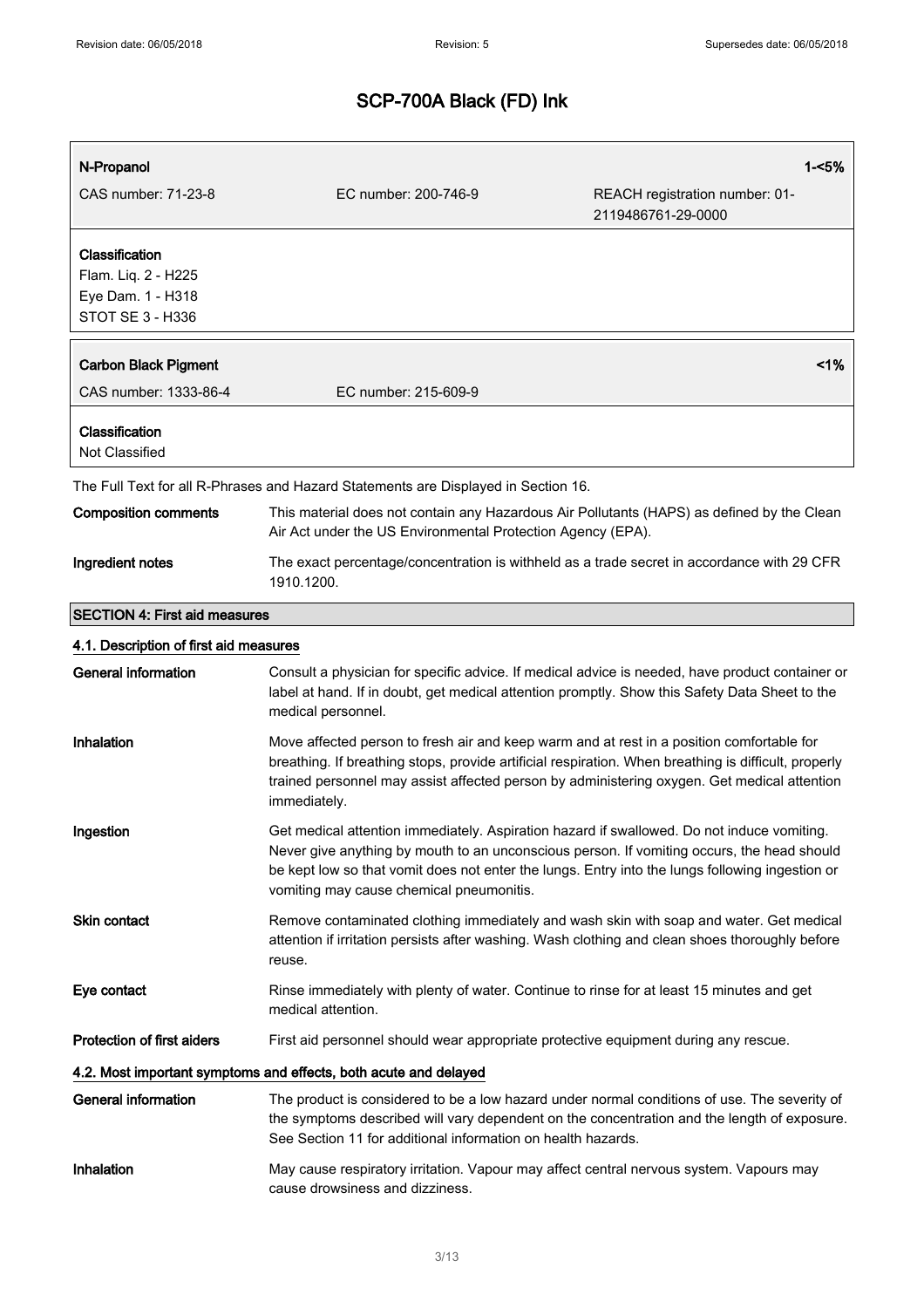| Ingestion                                                  | May cause nausea, headache, dizziness and intoxication. May cause stomach pain or<br>vomiting.                                                                                                                                                                                                                                                                                                                                                                                                                                                                                     |
|------------------------------------------------------------|------------------------------------------------------------------------------------------------------------------------------------------------------------------------------------------------------------------------------------------------------------------------------------------------------------------------------------------------------------------------------------------------------------------------------------------------------------------------------------------------------------------------------------------------------------------------------------|
| Skin contact                                               | The product is considered to be a low hazard under normal conditions of use. Prolonged or<br>repeated contact with skin may cause irritation, redness and dermatitis.                                                                                                                                                                                                                                                                                                                                                                                                              |
| Eye contact                                                | This product is strongly irritating. Symptoms following overexposure may include the following:<br>Severe irritation, burning, tearing and blurred vision. Prolonged contact causes serious eye<br>and tissue damage.                                                                                                                                                                                                                                                                                                                                                              |
|                                                            | 4.3. Indication of any immediate medical attention and special treatment needed                                                                                                                                                                                                                                                                                                                                                                                                                                                                                                    |
| Notes for the doctor                                       | Treat symptomatically.                                                                                                                                                                                                                                                                                                                                                                                                                                                                                                                                                             |
| <b>SECTION 5: Firefighting measures</b>                    |                                                                                                                                                                                                                                                                                                                                                                                                                                                                                                                                                                                    |
| 5.1. Extinguishing media                                   |                                                                                                                                                                                                                                                                                                                                                                                                                                                                                                                                                                                    |
| Suitable extinguishing media                               | Extinguish with alcohol-resistant foam, carbon dioxide, dry powder or water fog.                                                                                                                                                                                                                                                                                                                                                                                                                                                                                                   |
| Unsuitable extinguishing<br>media                          | Water spray.                                                                                                                                                                                                                                                                                                                                                                                                                                                                                                                                                                       |
| 5.2. Special hazards arising from the substance or mixture |                                                                                                                                                                                                                                                                                                                                                                                                                                                                                                                                                                                    |
| Specific hazards                                           | Flammable liquid and vapour. Vapours are heavier than air and may spread near ground and<br>travel a considerable distance to a source of ignition and flash back.                                                                                                                                                                                                                                                                                                                                                                                                                 |
| <b>Hazardous combustion</b><br>products                    | Thermal decomposition or combustion products may include the following substances:<br>Carbon dioxide (CO2). Carbon monoxide (CO).                                                                                                                                                                                                                                                                                                                                                                                                                                                  |
| 5.3. Advice for firefighters                               |                                                                                                                                                                                                                                                                                                                                                                                                                                                                                                                                                                                    |
| Protective actions during<br>firefighting                  | Evacuate area. Stop leak if safe to do so. Use water to keep fire exposed containers cool and<br>disperse vapours. Use water spray to reduce vapours.                                                                                                                                                                                                                                                                                                                                                                                                                              |
| Special protective equipment<br>for firefighters           | Wear positive-pressure self-contained breathing apparatus (SCBA) and appropriate protective<br>clothing.                                                                                                                                                                                                                                                                                                                                                                                                                                                                           |
| <b>SECTION 6: Accidental release measures</b>              |                                                                                                                                                                                                                                                                                                                                                                                                                                                                                                                                                                                    |
|                                                            | 6.1. Personal precautions, protective equipment and emergency procedures                                                                                                                                                                                                                                                                                                                                                                                                                                                                                                           |
| <b>Personal precautions</b>                                | No smoking, sparks, flames or other sources of ignition near spillage. Avoid contact with skin,<br>eyes and clothing. Avoid inhalation of vapours. Wash thoroughly after dealing with a spillage.<br>Ensure procedures and training for emergency decontamination and disposal are in place.                                                                                                                                                                                                                                                                                       |
| 6.2. Environmental precautions                             |                                                                                                                                                                                                                                                                                                                                                                                                                                                                                                                                                                                    |
| <b>Environmental precautions</b>                           | Avoid release to the environment. Do not discharge into drains or watercourses or onto the<br>ground. Use appropriate containment to avoid environmental contamination. Spillages or<br>uncontrolled discharges into watercourses must be reported immediately to the Environmental<br>Agency or other appropriate regulatory body.                                                                                                                                                                                                                                                |
| 6.3. Methods and material for containment and cleaning up  |                                                                                                                                                                                                                                                                                                                                                                                                                                                                                                                                                                                    |
| Methods for cleaning up                                    | Eliminate all sources of ignition. Stop leak if safe to do so. Do not touch or walk into spilled<br>material. Take care as floors and other surfaces may become slippery. Contain and absorb<br>spillage with sand, earth or other non-combustible material. Collect and place in suitable<br>waste disposal containers and seal securely. When handling waste, the safety precautions<br>applying to handling of the product should be considered. Dispose of waste to licensed waste<br>disposal site in accordance with the requirements of the local Waste Disposal Authority. |

### 6.4. Reference to other sections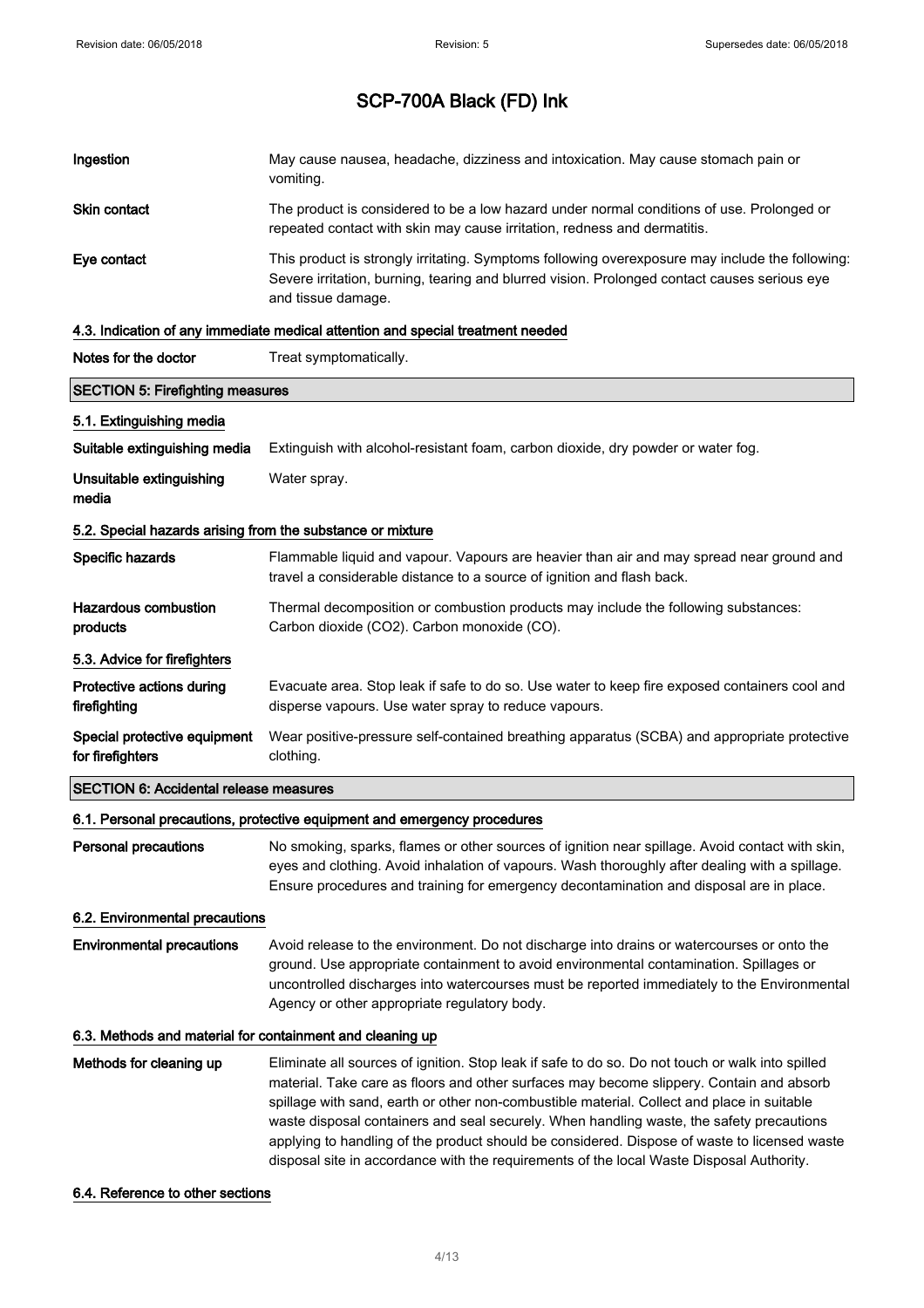| Reference to other sections                             | For personal protection, see Section 8. See Section 11 for additional information on health<br>hazards. See Section 12 for additional information on ecological hazards. For waste disposal,<br>see Section 13.                                                                                                                                                                                                                                       |  |  |
|---------------------------------------------------------|-------------------------------------------------------------------------------------------------------------------------------------------------------------------------------------------------------------------------------------------------------------------------------------------------------------------------------------------------------------------------------------------------------------------------------------------------------|--|--|
| <b>SECTION 7: Handling and storage</b>                  |                                                                                                                                                                                                                                                                                                                                                                                                                                                       |  |  |
| 7.1. Precautions for safe handling                      |                                                                                                                                                                                                                                                                                                                                                                                                                                                       |  |  |
| <b>Usage precautions</b>                                | Wear protective clothing as described in Section 8 of this safety data sheet.                                                                                                                                                                                                                                                                                                                                                                         |  |  |
| Advice on general<br>occupational hygiene               | Do not eat, drink or smoke when using this product. Provide eyewash station and safety<br>shower. Good personal hygiene procedures should be implemented. Wash skin thoroughly<br>after handling. Wash contaminated clothing before reuse.                                                                                                                                                                                                            |  |  |
|                                                         | 7.2. Conditions for safe storage, including any incompatibilities                                                                                                                                                                                                                                                                                                                                                                                     |  |  |
| Storage precautions                                     | Store at temperatures between $4.4^{\circ}C/40^{\circ}F$ and $32.2^{\circ}C/90^{\circ}F$ . Keep only in the original<br>container in a cool, well-ventilated place. Protect from freezing and direct sunlight. Container<br>must be kept tightly closed when not in use. Keep containers upright. Keep away from heat,<br>hot surfaces, sparks, open flames and other ignition sources. No smoking. Store in<br>accordance with national regulations. |  |  |
| Storage class                                           | Flammable liquid storage.                                                                                                                                                                                                                                                                                                                                                                                                                             |  |  |
| 7.3. Specific end use(s)                                |                                                                                                                                                                                                                                                                                                                                                                                                                                                       |  |  |
| Specific end use(s)                                     | The identified uses for this product are detailed in Section 1.2.                                                                                                                                                                                                                                                                                                                                                                                     |  |  |
| <b>SECTION 8: Exposure controls/Personal protection</b> |                                                                                                                                                                                                                                                                                                                                                                                                                                                       |  |  |

### 8.1. Control parameters

### Occupational exposure limits

#### Methyl Ethyl Ketone

Long-term exposure limit (8-hour TWA): WEL 200 ppm 600 mg/m<sup>3</sup> Short-term exposure limit (15-minute): WEL 300 ppm 899 mg/m<sup>3</sup> Sk

### Isopropanol

Long-term exposure limit (8-hour TWA): WEL 400 ppm 999 mg/m<sup>3</sup> Short-term exposure limit (15-minute): WEL 500 ppm 1250 mg/m<sup>3</sup>

#### N-Propanol

Long-term exposure limit (8-hour TWA): WEL 200 ppm 500 mg/m<sup>3</sup> Short-term exposure limit (15-minute): WEL 250 ppm 625 mg/m<sup>3</sup> Sk

#### Carbon Black Pigment

Long-term exposure limit (8-hour TWA): WEL 3.5 mg/m<sup>3</sup> Short-term exposure limit (15-minute): WEL 7 mg/m<sup>3</sup>

WEL = Workplace Exposure Limit Sk = Can be absorbed through the skin.

Ingredient comments Data based on literature. Product not tested.

### Carbon Black Pigment (CAS: 1333-86-4)

- respirable;  $: 0.5$  mg/m<sup>3</sup> - Inhalation; : 2.0 mg/m<sup>3</sup>

### 8.2. Exposure controls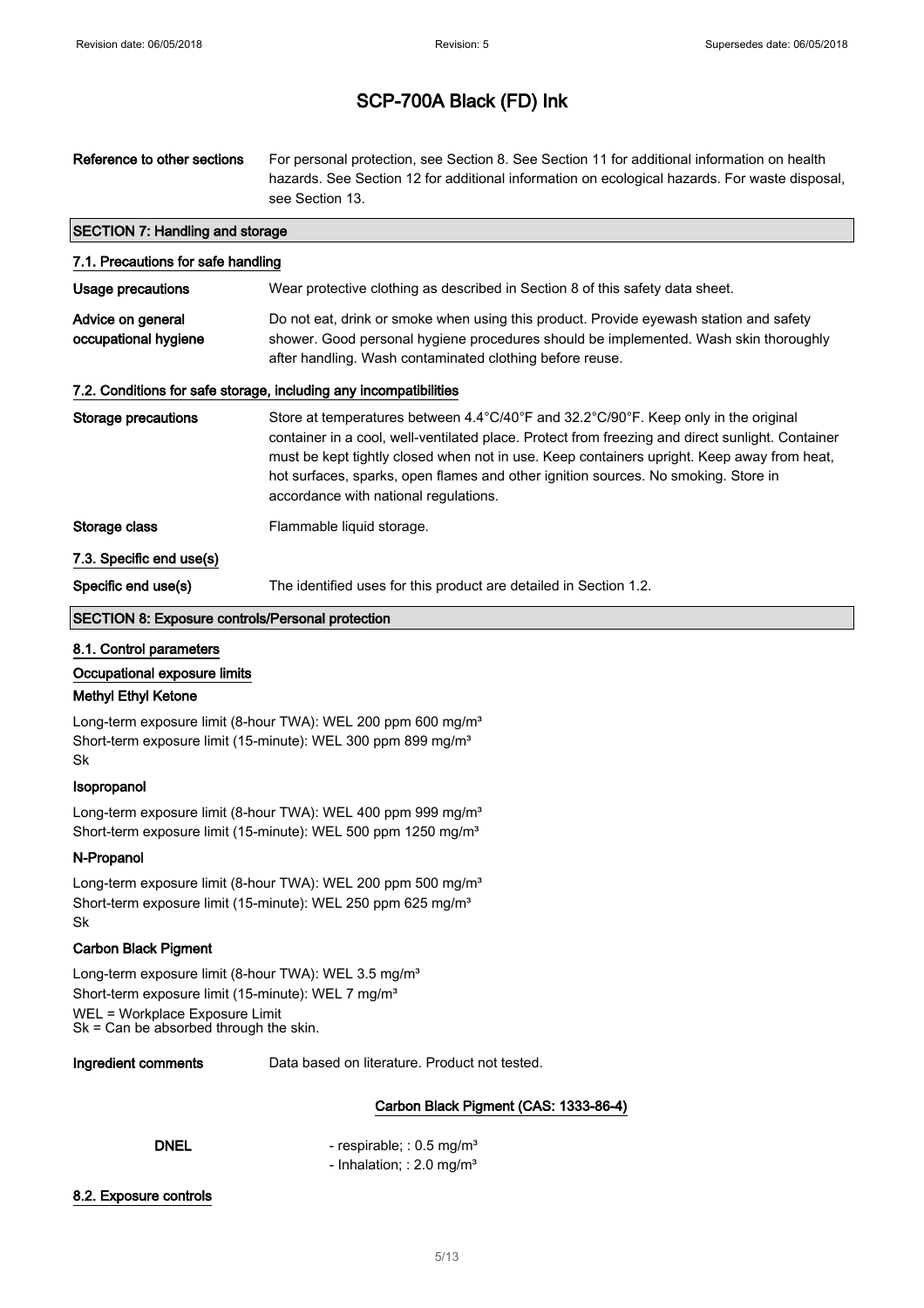### Protective equipment

| ſΨ<br>Π<br>ı |
|--------------|
|              |
|              |
|              |

| Appropriate engineering<br>controls       | As this product contains ingredients with exposure limits, process enclosures, local exhaust<br>ventilation or other engineering controls should be used to keep worker exposure below any<br>statutory or recommended limits, if use generates dust, fumes, gas, vapour or mist. Use<br>explosion-proof ventilating equipment.                                                                                             |
|-------------------------------------------|-----------------------------------------------------------------------------------------------------------------------------------------------------------------------------------------------------------------------------------------------------------------------------------------------------------------------------------------------------------------------------------------------------------------------------|
| Eye/face protection                       | Wear tight-fitting, chemical splash goggles or face shield.                                                                                                                                                                                                                                                                                                                                                                 |
| Hand protection                           | It is recommended that chemical-resistant, impervious gloves are worn. The most suitable<br>glove should be chosen in consultation with the glove supplier/manufacturer, who can provide<br>information about the breakthrough time of the glove material. It is recommended that gloves<br>are made of the following material: Butyl rubber. Nitrile rubber. Rubber (natural, latex).<br>Frequent changes are recommended. |
| Other skin and body<br>protection         | Avoid contact with skin. Wear appropriate clothing to prevent repeated or prolonged skin<br>contact.                                                                                                                                                                                                                                                                                                                        |
| Hygiene measures                          | Wash contaminated skin thoroughly after handling. Provide eyewash station and safety<br>shower.                                                                                                                                                                                                                                                                                                                             |
| <b>Respiratory protection</b>             | If ventilation is inadequate, suitable respiratory protection must be worn. Wear a respirator<br>fitted with the following cartridge: Organic vapour filter.                                                                                                                                                                                                                                                                |
| <b>Thermal hazards</b>                    | If there is a risk of contact with hot product, all protective equipment worn should be suitable<br>for use with high temperatures.                                                                                                                                                                                                                                                                                         |
| <b>Environmental exposure</b><br>controls | Keep container tightly sealed when not in use.                                                                                                                                                                                                                                                                                                                                                                              |

### SECTION 9: Physical and chemical properties

### 9.1. Information on basic physical and chemical properties

| Appearance                                      | Coloured liquid.                                                                       |
|-------------------------------------------------|----------------------------------------------------------------------------------------|
| Colour                                          | Black.                                                                                 |
| Odour                                           | Alcoholic. Ketonic.                                                                    |
| <b>Melting point</b>                            | $-86^{\circ}$ C/-123 $^{\circ}$ F                                                      |
| Initial boiling point and range                 | 79°C/147°F @ 760 mm Hg                                                                 |
| Flash point                                     | -9°C/16°F Closed cup.                                                                  |
| <b>Evaporation rate</b>                         | 3.7 (butyl acetate = $1$ )                                                             |
| Upper/lower flammability or<br>explosive limits | Upper flammable/explosive limit: 12.7 % vol Lower flammable/explosive limit: 1.8 % vol |
| Vapour pressure                                 | 71.25 mm Hg @ 20°C/68°F                                                                |
| Vapour density                                  | 2.4                                                                                    |
| <b>Relative density</b>                         | 0.838 g/cc 837.88 g/l 6.89 lbs/gal                                                     |
| Solubility(ies)                                 | Soluble in the following materials: Alcohols. Ketones. Slightly soluble in water.      |
| <b>Partition coefficient</b>                    | log Pow: 0.26                                                                          |
| Auto-ignition temperature                       | 404°C/759°F                                                                            |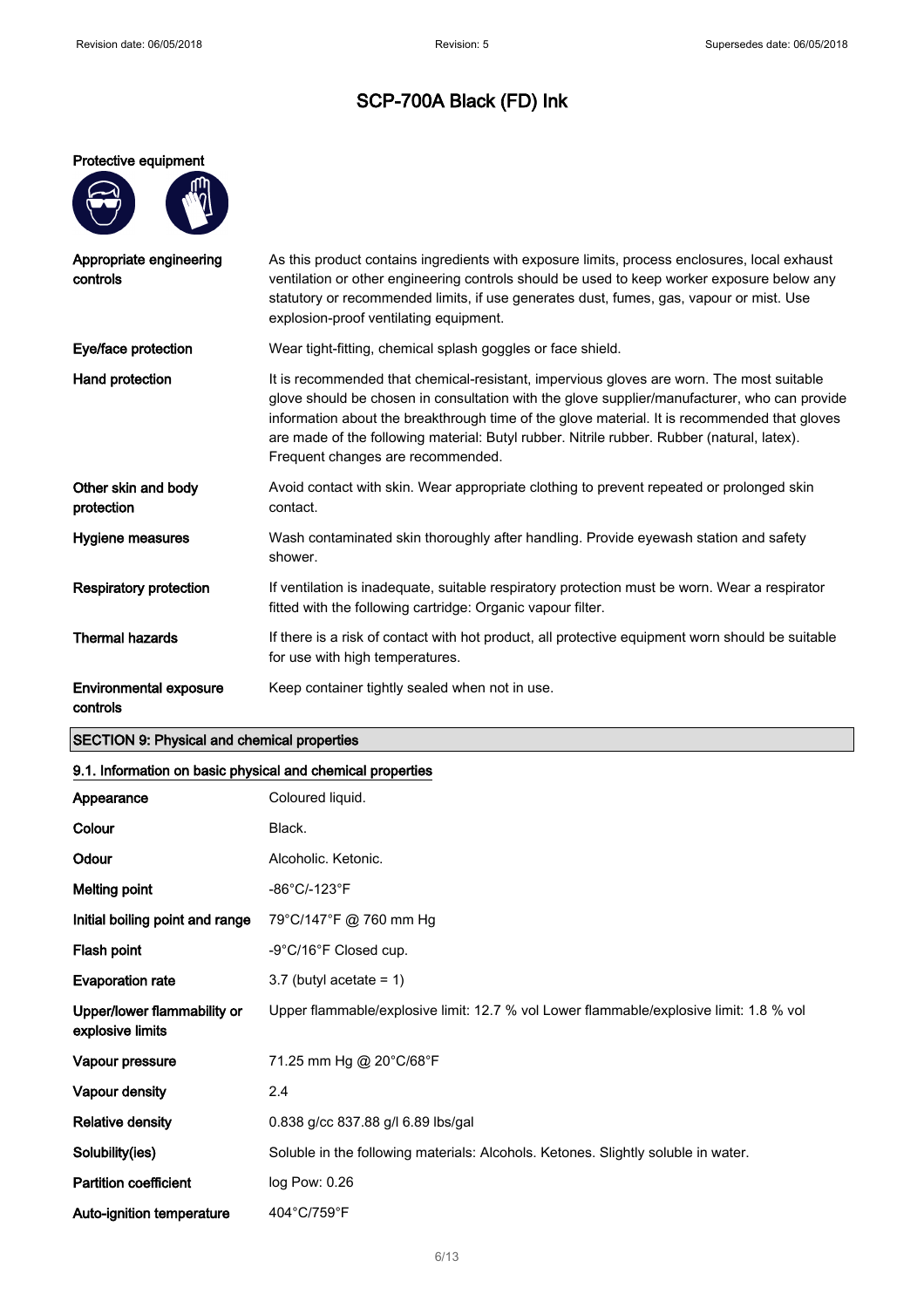| <b>Decomposition Temperature</b>                   | Not applicable.                                                                                                                                                                                                      |  |
|----------------------------------------------------|----------------------------------------------------------------------------------------------------------------------------------------------------------------------------------------------------------------------|--|
| <b>Explosive properties</b>                        | Not applicable.                                                                                                                                                                                                      |  |
| <b>Oxidising properties</b>                        | Not applicable.                                                                                                                                                                                                      |  |
| Comments                                           | Information given is applicable to the product as supplied. Information declared as "Not<br>available" or "Not applicable" is not considered to be relevant to the implementation of the<br>proper control measures. |  |
| 9.2. Other information                             |                                                                                                                                                                                                                      |  |
| Volatile organic compound                          | This product contains a maximum VOC content of 786 g/l. This product contains a maximum<br>VOC content of 6.55 lbs/gal.                                                                                              |  |
| <b>HAPS Content</b>                                | 0.00%                                                                                                                                                                                                                |  |
| <b>SECTION 10: Stability and reactivity</b>        |                                                                                                                                                                                                                      |  |
| 10.1. Reactivity                                   |                                                                                                                                                                                                                      |  |
| Reactivity                                         | There are no known reactivity hazards associated with this product.                                                                                                                                                  |  |
| 10.2. Chemical stability                           |                                                                                                                                                                                                                      |  |
| <b>Stability</b>                                   | Stable at normal ambient temperatures and when used as recommended.                                                                                                                                                  |  |
| 10.3. Possibility of hazardous reactions           |                                                                                                                                                                                                                      |  |
| Possibility of hazardous<br>reactions              | The following materials may react with the product: Acids. Alkalis. Strong oxidising agents.                                                                                                                         |  |
| 10.4. Conditions to avoid                          |                                                                                                                                                                                                                      |  |
| Conditions to avoid                                | Avoid the following conditions: Heat, sparks, flames. Freezing.                                                                                                                                                      |  |
| 10.5. Incompatible materials                       |                                                                                                                                                                                                                      |  |
| Materials to avoid                                 | Avoid contact with the following materials: Acids. Alkalis. Strong oxidising agents.                                                                                                                                 |  |
| 10.6. Hazardous decomposition products             |                                                                                                                                                                                                                      |  |
| Hazardous decomposition<br>products                | Heating may generate the following products: Carbon dioxide (CO2). Carbon monoxide (CO).                                                                                                                             |  |
| <b>SECTION 11: Toxicological information</b>       |                                                                                                                                                                                                                      |  |
| 11.1. Information on toxicological effects         |                                                                                                                                                                                                                      |  |
| <b>Toxicological effects</b>                       | Information given is based on data of the components and of similar products.                                                                                                                                        |  |
| Specific target organ toxicity - single exposure   |                                                                                                                                                                                                                      |  |
| <b>Target organs</b>                               | Central nervous system Eyes Gastro-intestinal tract Respiratory system, lungs Skin                                                                                                                                   |  |
| Specific target organ toxicity - repeated exposure |                                                                                                                                                                                                                      |  |
| <b>Target organs</b>                               | Blood Central nervous system Gastro-intestinal tract Kidneys Liver Skin                                                                                                                                              |  |
| <b>Aspiration hazard</b>                           |                                                                                                                                                                                                                      |  |
| Aspiration hazard                                  | Aspiration hazard if swallowed. Entry into the lungs following ingestion or vomiting may cause<br>chemical pneumonitis.                                                                                              |  |
| Toxicological information on ingredients.          |                                                                                                                                                                                                                      |  |

### Methyl Ethyl Ketone

### Acute toxicity - inhalation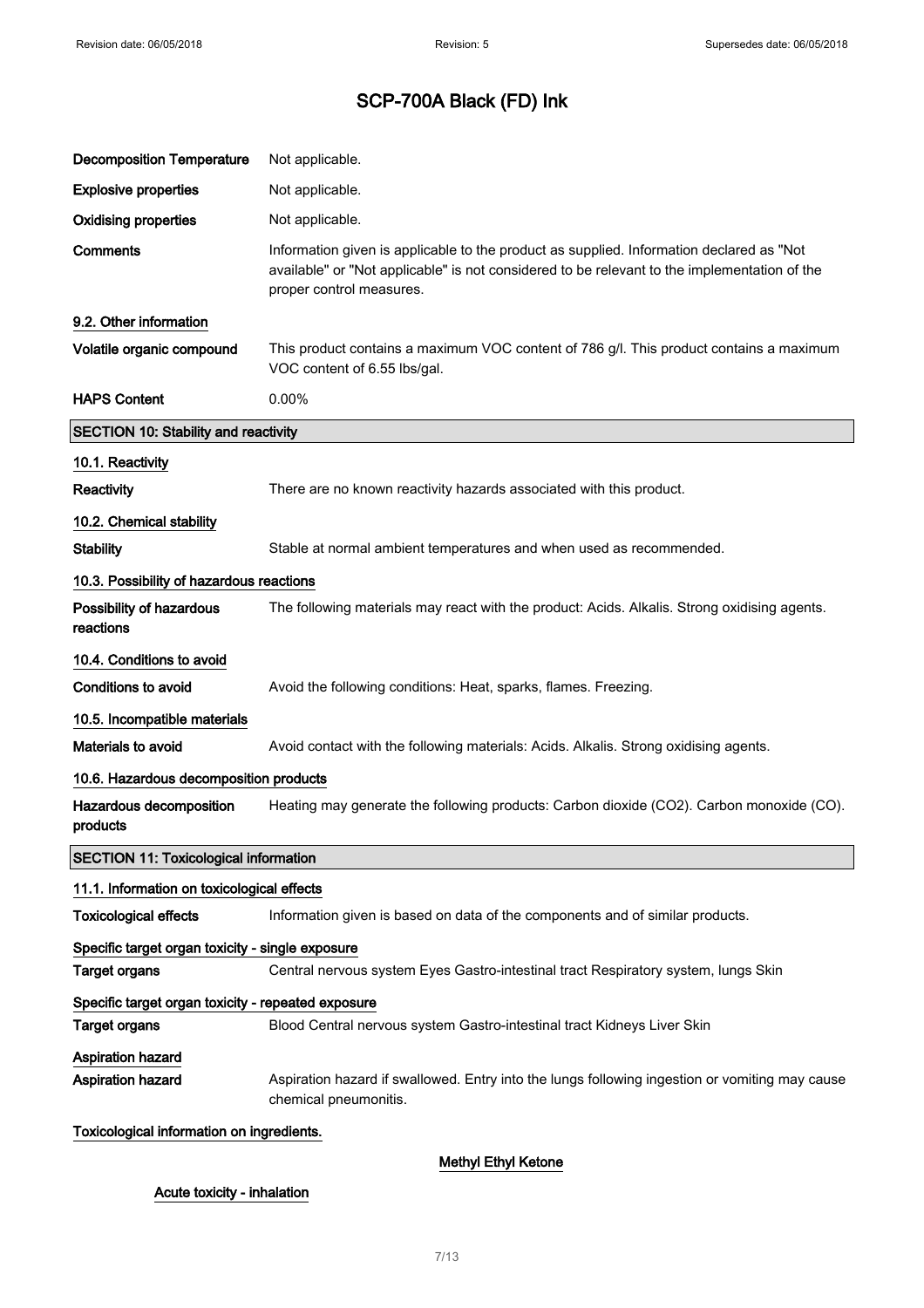| Acute toxicity inhalation<br>(LC <sub>50</sub> vapours mg/l)   | 32,000.0                                                           |  |
|----------------------------------------------------------------|--------------------------------------------------------------------|--|
| <b>ATE inhalation (vapours</b><br>mg/l)                        | 32,000.0                                                           |  |
| Serious eye damage/irritation                                  |                                                                    |  |
| Serious eye<br>damage/irritation                               | Causes serious eye irritation.                                     |  |
|                                                                | Isopropanol                                                        |  |
| Acute toxicity - inhalation                                    |                                                                    |  |
| Acute toxicity inhalation<br>(LC <sub>50</sub> vapours mg/l)   | 73.0                                                               |  |
| <b>ATE inhalation (vapours</b><br>mg/l)                        | 73.0                                                               |  |
| Serious eye damage/irritation                                  |                                                                    |  |
| Serious eye<br>damage/irritation                               | Causes serious eye irritation.                                     |  |
| Carcinogenicity                                                |                                                                    |  |
| <b>IARC carcinogenicity</b>                                    | IARC Group 3 Not classifiable as to its carcinogenicity to humans. |  |
|                                                                | N-Propanol                                                         |  |
| Acute toxicity - inhalation                                    |                                                                    |  |
| Acute toxicity inhalation<br>(LC <sub>50</sub> dust/mist mg/l) | 9.9                                                                |  |
| <b>ATE</b> inhalation<br>(dusts/mists mg/l)                    | 9.9                                                                |  |
| Serious eye damage/irritation                                  |                                                                    |  |
| Serious eve<br>damage/irritation                               | Causes serious eve irritation.                                     |  |
| Specific target organ toxicity - single exposure               |                                                                    |  |
| <b>Target organs</b>                                           | Central nervous system                                             |  |
|                                                                | <b>Carbon Black Pigment</b>                                        |  |
| Carcinogenicity                                                |                                                                    |  |
| <b>IARC</b> carcinogenicity                                    | IARC Group 2B Possibly carcinogenic to humans.                     |  |
|                                                                | <b>Ethylcellulose Resin</b>                                        |  |
| Acute toxicity - oral                                          |                                                                    |  |
| Acute toxicity oral (LD <sub>50</sub><br>mg/kg)                | 5,000.0                                                            |  |
| <b>Species</b>                                                 | Rat                                                                |  |
| ATE oral (mg/kg)                                               | 5,000.0                                                            |  |
| Acute toxicity - dermal                                        |                                                                    |  |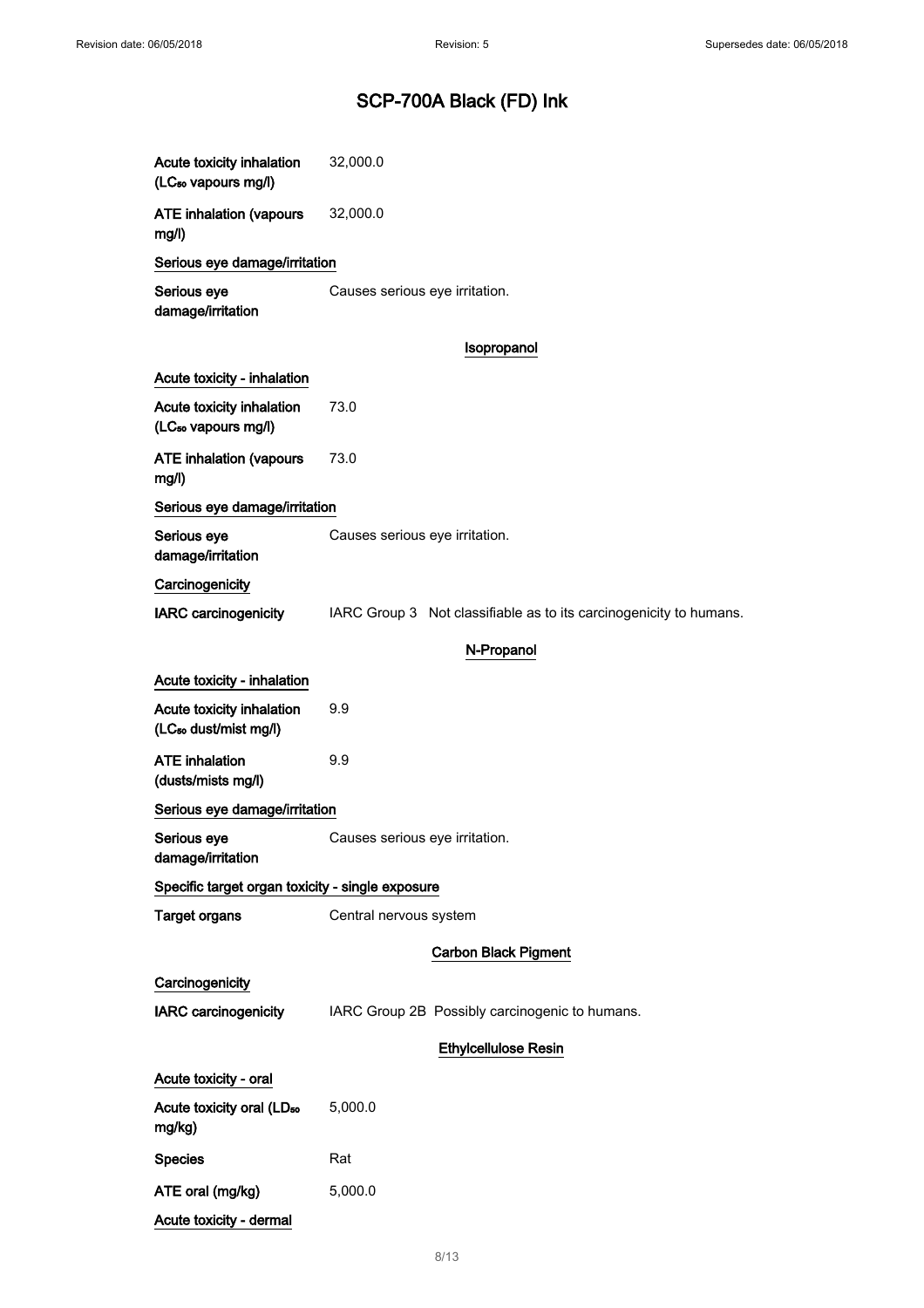|                | Acute toxicity dermal (LD <sub>50</sub> 5,000.0<br>mg/kg) |                                                                                                                                         |
|----------------|-----------------------------------------------------------|-----------------------------------------------------------------------------------------------------------------------------------------|
|                | <b>Species</b>                                            | Rabbit                                                                                                                                  |
|                | ATE dermal (mg/kg)                                        | 5,000.0                                                                                                                                 |
|                | <b>SECTION 12: Ecological information</b>                 |                                                                                                                                         |
| 12.1. Toxicity |                                                           |                                                                                                                                         |
|                | Ecological information on ingredients.                    |                                                                                                                                         |
|                |                                                           | <b>Methyl Ethyl Ketone</b>                                                                                                              |
|                | Acute aquatic toxicity                                    |                                                                                                                                         |
|                | Acute toxicity - fish                                     | LC <sub>50</sub> , : 1690 mg/l, Lepomis macrochirus (Bluegill)<br>LC <sub>50</sub> , : 3220 mg/l, Pimephales promelas (Fat-head Minnow) |
|                |                                                           | Isopropanol                                                                                                                             |
|                | Acute aquatic toxicity                                    |                                                                                                                                         |
|                | Acute toxicity - fish                                     | LC <sub>50</sub> , 96 hours: 9640 mg/l, Pimephales promelas (Fat-head Minnow)                                                           |
|                | Acute toxicity - aquatic<br>invertebrates                 | EC <sub>50</sub> , 24 hours: 5102 mg/l, Daphnia magna                                                                                   |
|                | Acute toxicity - aquatic<br>plants                        | EC <sub>50</sub> , 72 hours: > 2000 mg/l, Desmodesmus subspicatus<br>EC <sub>50</sub> , 24 hours: > 1000 mg/l, Algae                    |
|                |                                                           | N-Propanol                                                                                                                              |
|                | Acute aquatic toxicity                                    |                                                                                                                                         |
|                |                                                           |                                                                                                                                         |
|                | Acute toxicity - fish                                     | LC <sub>50</sub> , 96 hours: > 804 mg/l, Pimephales promelas (Fat-head Minnow)                                                          |
|                | Acute toxicity - aquatic<br>invertebrates                 | LC <sub>50</sub> , 96 hours: > 804 mg/l, Daphnia magna                                                                                  |
|                | Acute toxicity - aquatic<br>plants                        | EC <sub>50</sub> , 48 hours: >100 mg/l, Pseudokirchneriella subcapitata                                                                 |
|                | <b>Chronic aquatic toxicity</b>                           |                                                                                                                                         |
|                | Chronic toxicity - aquatic<br>invertebrates               | NOEC, 21 days: >100 mg/l, Daphnia magna                                                                                                 |
|                |                                                           | <b>Carbon Black Pigment</b>                                                                                                             |
|                | Acute aquatic toxicity                                    |                                                                                                                                         |
|                | Acute toxicity - fish                                     | LC <sub>50</sub> , 96 hours: > 1000 mg/l, Brachydanio rerio (Zebra Fish)                                                                |
|                | Acute toxicity - aquatic<br>invertebrates                 | EC <sub>50</sub> , 24 hours: >5600 mg/l, Daphnia magna                                                                                  |
|                | Acute toxicity - aquatic<br>plants                        | EC <sub>50</sub> , 72 hours: 10000 mg/l, Scenedesmus subspicatus<br>NOEC, 50 : 10000 mg/l, Scenedesmus subspicatus                      |
|                | 12.2. Persistence and degradability                       |                                                                                                                                         |

### Isopropanol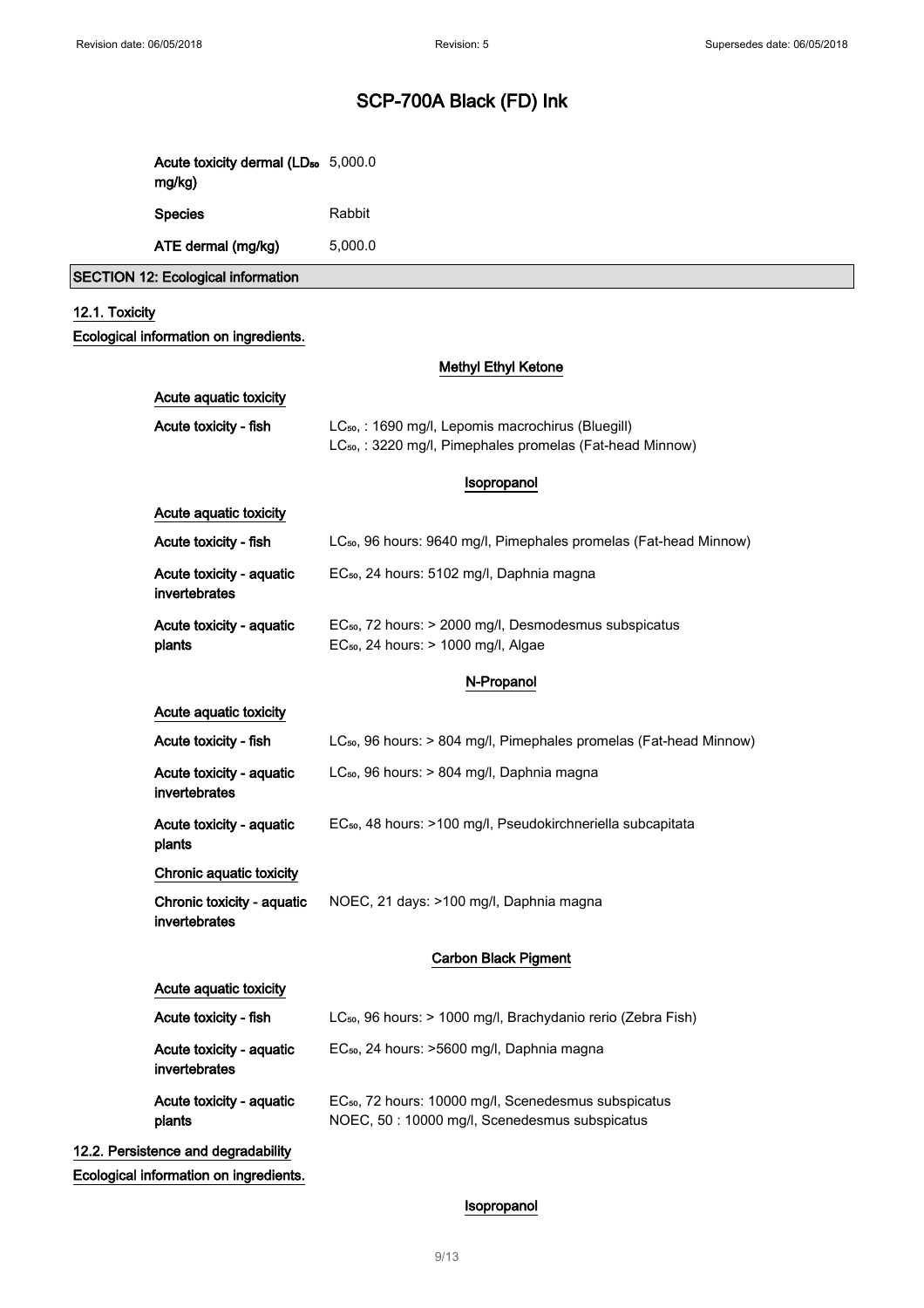|                              | Persistence and<br>degradability           |                                                                                                                                                                                                                                                                                                                                                                                                                                                                                                                                                                                                                                        | The product is readily biodegradable.                                       |
|------------------------------|--------------------------------------------|----------------------------------------------------------------------------------------------------------------------------------------------------------------------------------------------------------------------------------------------------------------------------------------------------------------------------------------------------------------------------------------------------------------------------------------------------------------------------------------------------------------------------------------------------------------------------------------------------------------------------------------|-----------------------------------------------------------------------------|
|                              |                                            |                                                                                                                                                                                                                                                                                                                                                                                                                                                                                                                                                                                                                                        | <b>Biological oxygen demand</b> $1.19$ g $O2/g$ substance                   |
|                              |                                            |                                                                                                                                                                                                                                                                                                                                                                                                                                                                                                                                                                                                                                        | <b>Chemical oxygen demand</b> $2.23$ g O <sub>2</sub> /g substance          |
|                              |                                            |                                                                                                                                                                                                                                                                                                                                                                                                                                                                                                                                                                                                                                        | N-Propanol                                                                  |
|                              | Persistence and<br>degradability           |                                                                                                                                                                                                                                                                                                                                                                                                                                                                                                                                                                                                                                        | The product is readily biodegradable.                                       |
|                              | <b>Biodegradation</b>                      |                                                                                                                                                                                                                                                                                                                                                                                                                                                                                                                                                                                                                                        | Soil - Degradation 75%: 20 days                                             |
|                              | Biological oxygen demand <2000 mg O2/I     |                                                                                                                                                                                                                                                                                                                                                                                                                                                                                                                                                                                                                                        |                                                                             |
|                              |                                            |                                                                                                                                                                                                                                                                                                                                                                                                                                                                                                                                                                                                                                        | Chemical oxygen demand 0.071 g O <sub>2</sub> /g substance                  |
|                              | 12.3. Bioaccumulative potential            |                                                                                                                                                                                                                                                                                                                                                                                                                                                                                                                                                                                                                                        |                                                                             |
| <b>Partition coefficient</b> |                                            | log Pow: 0.26                                                                                                                                                                                                                                                                                                                                                                                                                                                                                                                                                                                                                          |                                                                             |
|                              | Ecological information on ingredients.     |                                                                                                                                                                                                                                                                                                                                                                                                                                                                                                                                                                                                                                        |                                                                             |
|                              |                                            |                                                                                                                                                                                                                                                                                                                                                                                                                                                                                                                                                                                                                                        | Isopropanol                                                                 |
|                              | <b>Partition coefficient</b>               |                                                                                                                                                                                                                                                                                                                                                                                                                                                                                                                                                                                                                                        | log Pow: 0.05                                                               |
| <b>Carbon Black Pigment</b>  |                                            |                                                                                                                                                                                                                                                                                                                                                                                                                                                                                                                                                                                                                                        |                                                                             |
|                              | <b>Bioaccumulative potential</b>           |                                                                                                                                                                                                                                                                                                                                                                                                                                                                                                                                                                                                                                        | The product does not contain any substances expected to be bioaccumulating. |
| 12.4. Mobility in soil       |                                            |                                                                                                                                                                                                                                                                                                                                                                                                                                                                                                                                                                                                                                        |                                                                             |
|                              | 12.5. Results of PBT and vPvB assessment   |                                                                                                                                                                                                                                                                                                                                                                                                                                                                                                                                                                                                                                        |                                                                             |
|                              | 12.6. Other adverse effects                |                                                                                                                                                                                                                                                                                                                                                                                                                                                                                                                                                                                                                                        |                                                                             |
|                              | <b>SECTION 13: Disposal considerations</b> |                                                                                                                                                                                                                                                                                                                                                                                                                                                                                                                                                                                                                                        |                                                                             |
|                              | 13.1. Waste treatment methods              |                                                                                                                                                                                                                                                                                                                                                                                                                                                                                                                                                                                                                                        |                                                                             |
| <b>General information</b>   |                                            | The generation of waste should be minimised or avoided wherever possible. When handling<br>waste, the safety precautions applying to handling of the product should be considered.<br>Dispose of waste to licensed waste disposal site in accordance with the requirements of the<br>local Waste Disposal Authority. Dispose of waste product or used containers in accordance<br>with local regulations Disposal of this product, process solutions, residues and by-products<br>should at all times comply with the requirements of environmental protection and waste<br>disposal legislation and any local authority requirements. |                                                                             |
| <b>Disposal methods</b>      |                                            | Dispose of contents/container in accordance with national regulations. Dispose of waste to<br>licensed waste disposal site in accordance with the requirements of the local Waste Disposal<br>Authority. When handling waste, the safety precautions applying to handling of the product<br>should be considered.                                                                                                                                                                                                                                                                                                                      |                                                                             |
|                              | <b>SECTION 14: Transport information</b>   |                                                                                                                                                                                                                                                                                                                                                                                                                                                                                                                                                                                                                                        |                                                                             |
|                              |                                            |                                                                                                                                                                                                                                                                                                                                                                                                                                                                                                                                                                                                                                        |                                                                             |

| 14.1. UN number  |      |  |
|------------------|------|--|
| UN No. (ADR/RID) | 1210 |  |
| UN No. (IMDG)    | 1210 |  |
| UN No. (ICAO)    | 1210 |  |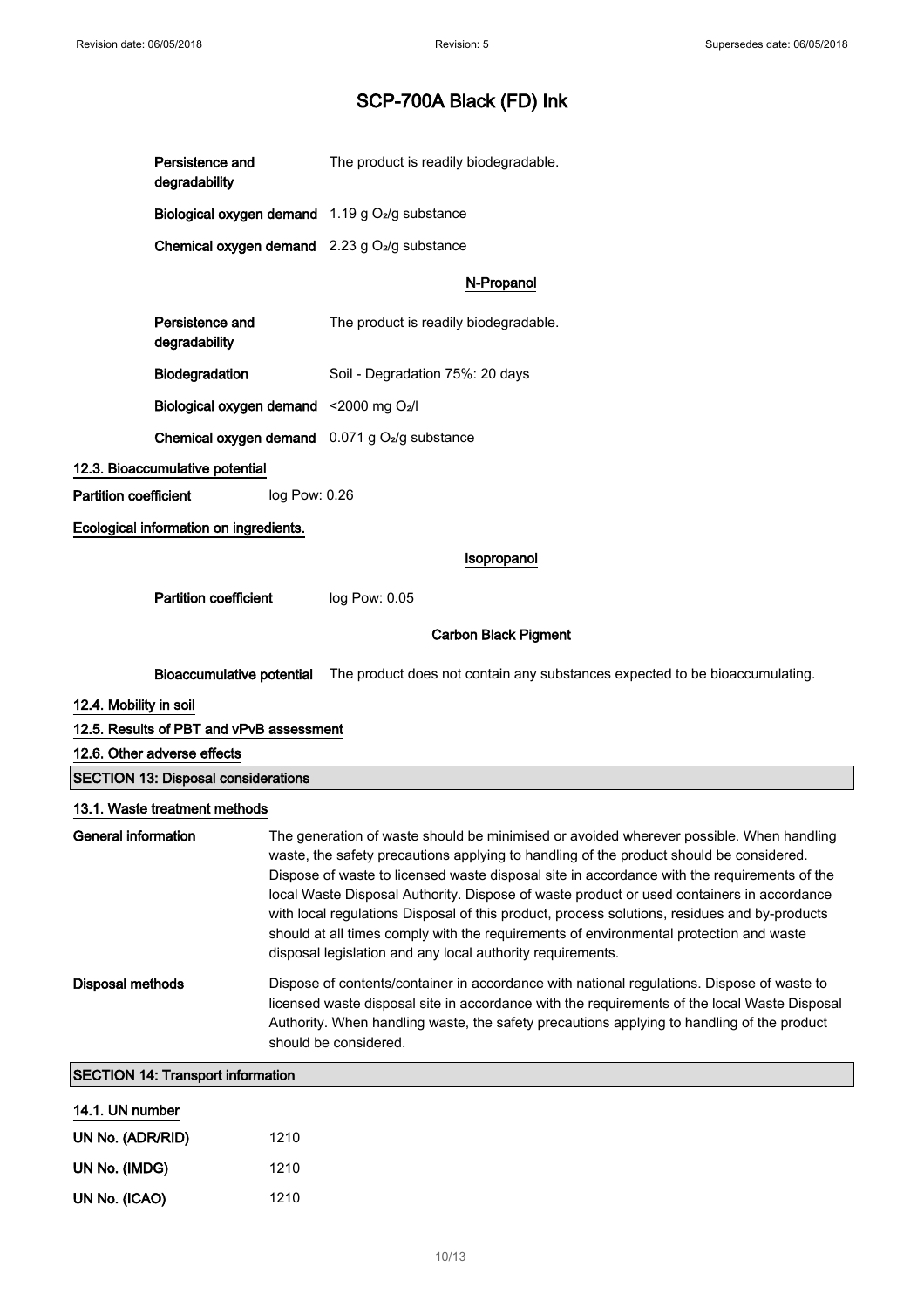| UN No. (ADN)                             | 1210                |  |  |  |
|------------------------------------------|---------------------|--|--|--|
| 14.2. UN proper shipping name            |                     |  |  |  |
| Proper shipping name<br>(ADR/RID)        | <b>PRINTING INK</b> |  |  |  |
| Proper shipping name (IMDG) PRINTING INK |                     |  |  |  |
| Proper shipping name (ICAO) PRINTING INK |                     |  |  |  |
| Proper shipping name (ADN) PRINTING INK  |                     |  |  |  |
| 14.3. Transport hazard class(es)         |                     |  |  |  |
| <b>ADR/RID class</b>                     | 3                   |  |  |  |
| <b>ADR/RID classification code</b>       | F <sub>1</sub>      |  |  |  |
| <b>ADR/RID label</b>                     | 3                   |  |  |  |
| <b>IMDG class</b>                        | 3                   |  |  |  |
| <b>ICAO class/division</b>               | 3                   |  |  |  |
| <b>ADN</b> class                         | 3                   |  |  |  |
| <b>Transport labels</b>                  |                     |  |  |  |



| $\mathsf{I}$                                                             |  |  |  |  |
|--------------------------------------------------------------------------|--|--|--|--|
| Ш                                                                        |  |  |  |  |
| Ш                                                                        |  |  |  |  |
| Ш                                                                        |  |  |  |  |
| 14.5. Environmental hazards                                              |  |  |  |  |
| Environmentally hazardous substance/marine pollutant<br>No.              |  |  |  |  |
| 14.6. Special precautions for user                                       |  |  |  |  |
| $F-E$ , S-D                                                              |  |  |  |  |
| 2                                                                        |  |  |  |  |
| $\cdot$ 3YE                                                              |  |  |  |  |
| 33                                                                       |  |  |  |  |
| (D/E)                                                                    |  |  |  |  |
| 14.7. Transport in bulk according to Annex II of MARPOL and the IBC Code |  |  |  |  |
|                                                                          |  |  |  |  |

SECTION 15: Regulatory information

15.1. Safety, health and environmental regulations/legislation specific for the substance or mixture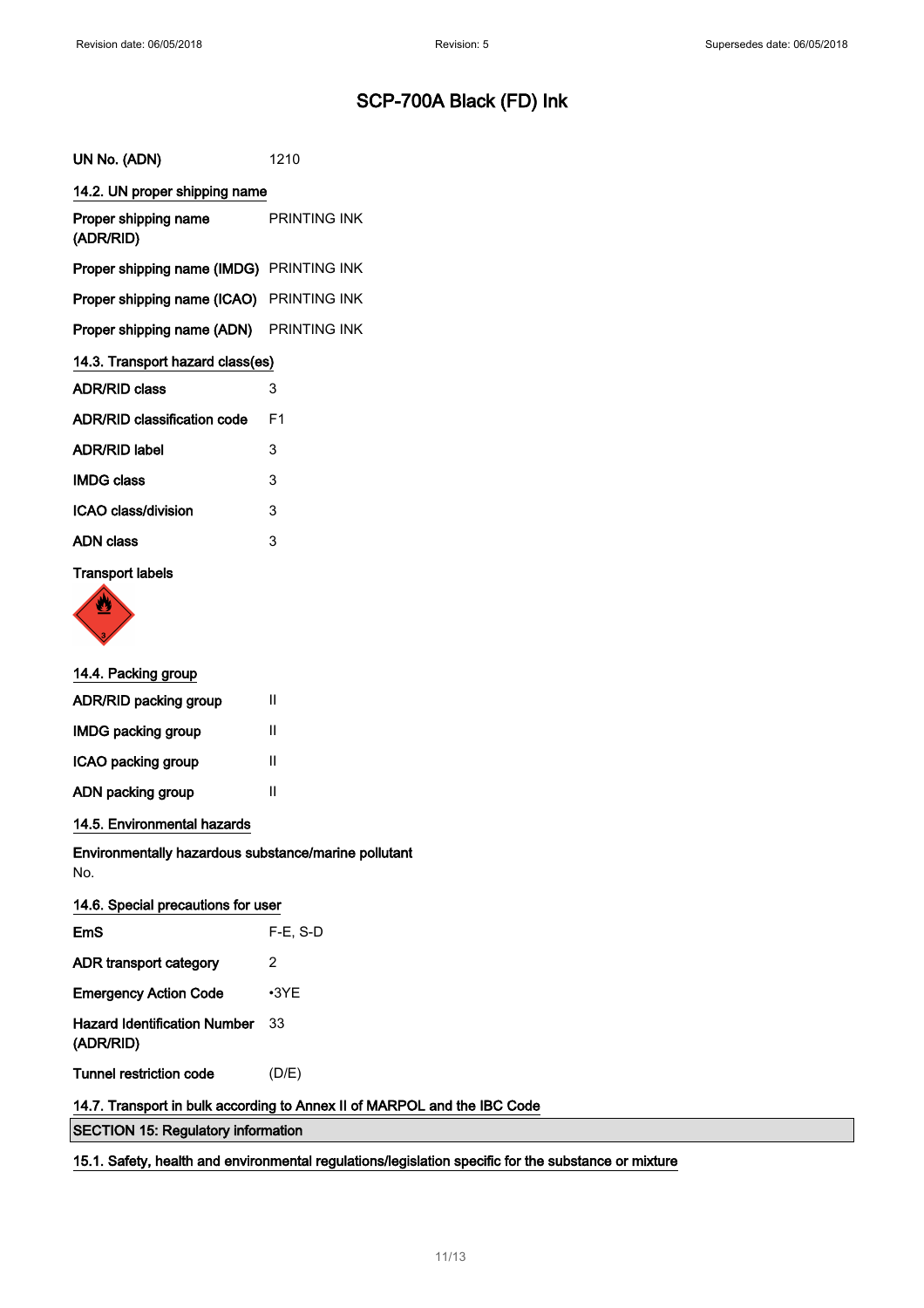EU legislation Regulation (EC) No 1907/2006 of the European Parliament and of the Council of 18 December 2006 concerning the Registration, Evaluation, Authorisation and Restriction of Chemicals (REACH) (as amended). Regulation (EC) No 1272/2008 of the European Parliament and of the Council of 16 December 2008 on classification, labelling and packaging of substances and mixtures (as amended).

#### 15.2. Chemical safety assessment

#### Inventories

EU - EINECS/ELINCS

All the ingredients are listed or exempt.

### Canada - DSL/NDSL

All the ingredients are listed or exempt.

### US - TSCA

All the ingredients are listed or exempt.

### Australia - AICS

Methyl Ethyl Ketone Isopropanol N-Propanol

### Japan - ENCS

Methyl Ethyl Ketone Isopropanol N-Propanol

### Korea - KECI

Methyl Ethyl Ketone Isopropanol N-Propanol

### China - IECSC

Methyl Ethyl Ketone Isopropanol N-Propanol

### Philippines – PICCS

Methyl Ethyl Ketone Isopropanol N-Propanol

### New Zealand - NZIOC

Methyl Ethyl Ketone Isopropanol N-Propanol